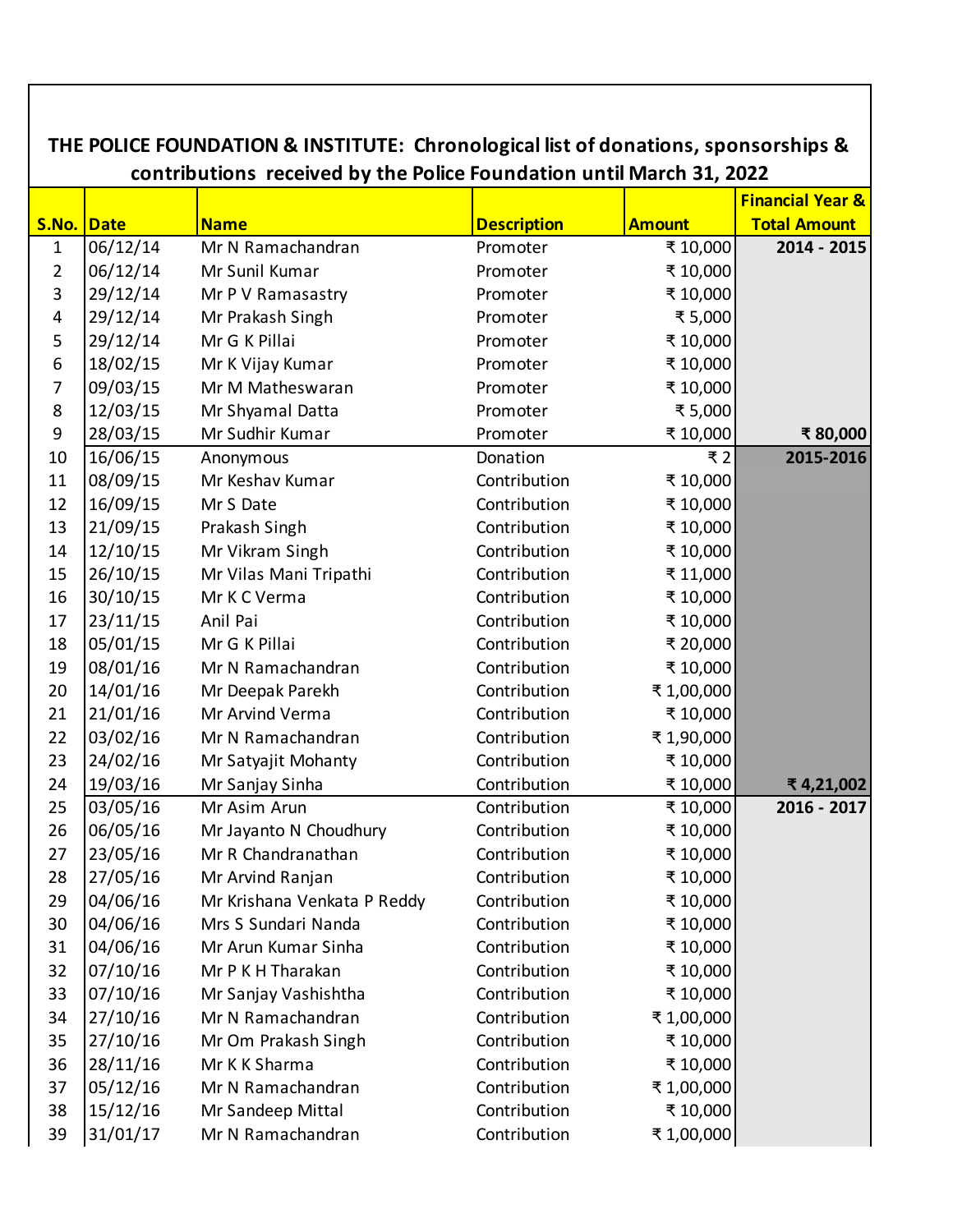| 40 | 10/02/17 | Mrs D Shyamala                | Contribution | ₹ 25,000   |             |
|----|----------|-------------------------------|--------------|------------|-------------|
| 41 | 13/02/17 | Mr N Ramachandran             | Contribution | ₹1,00,000  |             |
| 42 | 03/03/17 | Mr Raghu Raman                | Contribution | ₹ 6,00,000 |             |
| 43 | 03/03/17 | Mr N Ramachandran             | Contribution | ₹1,00,000  |             |
| 44 | 18/03/17 | Mr Mohandas Balakrishan Menon | Contribution | ₹ 10,000   |             |
| 45 | 18/03/17 | Mr Rajaram Reddy Muri         | Contribution | ₹ 10,000   |             |
| 46 |          | Mr N Ramachandran             | Contribution | ₹ 2,00,000 | ₹ 14,65,000 |
| 47 | 22/06/17 | Mr Ravinder Kumar             | Contribution | ₹ 10,000   | 2017 - 2018 |
| 48 | 22/06/17 | Mr S C Das                    | Contribution | ₹ 10,000   |             |
| 49 | 03/07/17 | Mr R Chandranathan            | Contribution | ₹ 10,000   |             |
| 50 | 20/07/17 | Anonymous                     | Donation     | ₹151       |             |
| 51 | 18/08/17 | Mr N Ramachandran             | Contribution | ₹1,00,000  |             |
| 52 | 19/08/17 | Mr Suresh Kumar KC            | Contribution | ₹ 10,000   |             |
|    |          |                               | Programme    |            |             |
| 53 | 11/09/17 | <b>Common Cause</b>           | Sponsorship  | ₹1,50,000  |             |
| 54 | 11/10/17 | Anonymous                     | Donation     | ₹ 2,000    |             |
| 55 | 15/10/17 | Anonymous                     | Donation     | ₹ 100      |             |
| 56 | 18/10/17 | Anonymous                     | Donation     | ₹ 271      |             |
| 57 | 02/11/17 | Anonymous                     | Donation     | ₹1,001     |             |
| 58 | 21/11/17 | Mr Mayank Dubey               | Contribution | ₹5,000     |             |
| 59 | 01/12/17 | Mr N Ramachandran             | Contribution | ₹1,00,000  |             |
| 60 | 01/12/17 | Mr Kuchanna Srinivasan        | Contribution | ₹ 60,000   |             |
| 61 | 08/12/17 | Mr A P Maheshwari             | Contribution | ₹ 10,000   |             |
| 62 | 11/12/17 | Mr Sudhir Pratap Singh        | Contribution | ₹ 10,000   |             |
| 63 | 23/01/18 | Anonymous                     | Donation     | ₹51        |             |
| 64 | 01/02/18 | Mr Sumesh P S                 | Contribution | ₹ 10,000   |             |
| 65 | 12/02/18 | Mr N Ramachandran             | Contribution | ₹1,00,000  |             |
| 66 | 17/02/18 | Mr R C Baijwan                | Contribution | ₹ 10,000   |             |
| 67 | 22/02/18 | Mr D C Jain                   | Contribution | ₹ 20,000   |             |
| 68 | 26/02/18 | Mr Nandakumar sarvade         | Contribution | ₹ 10,000   |             |
| 69 | 26/02/18 | Mr N K Singhal                | Contribution | ₹ 10,000   |             |
| 70 | 01/03/18 | Mrs Pradnya Saravade          | Contribution | ₹ 10,000   |             |
| 71 | 02/03/18 | Mr N Ramachandran             | Donation     | ₹ 32,000   |             |
| 72 | 12/03/18 | Mr Arvind Verma               | Contribution | ₹ 10,000   |             |
| 73 | 15/03/18 | Mr K P Singh                  | Contribution | ₹ 10,000   |             |
| 74 | 15/03/18 | Mr Nishit Sahay               | Contribution | ₹ 10,000   |             |
| 75 | 17/03/18 | Ms Deepa Saikia               | Contribution | ₹ 12,000   |             |
| 76 | 19/03/18 | Mr N K Pandey                 | Contribution | ₹ 10,000   |             |
| 77 | 28/03/18 | Mr N Ramachandran             | Contribution | ₹1,00,000  |             |
| 78 |          | Mr N Ramachandran             | Contribution | ₹ 31,329   | ₹8,63,903   |
| 79 | 16/04/18 | Anonymous                     | Donation     | ₹11        | 2018 - 2019 |
| 80 | 30/04/18 | Mr S Raja                     | Contribution | ₹ 10,000   |             |
| 81 | 15/06/18 | Mr N Ramachandran             | Contribution | ₹8,000     |             |
| 82 | 25/06/18 | Mr N Ramachandran             | Contribution | ₹1,00,000  |             |
| 83 | 18/07/18 | Anonymous                     | Donation     | ₹ 21       |             |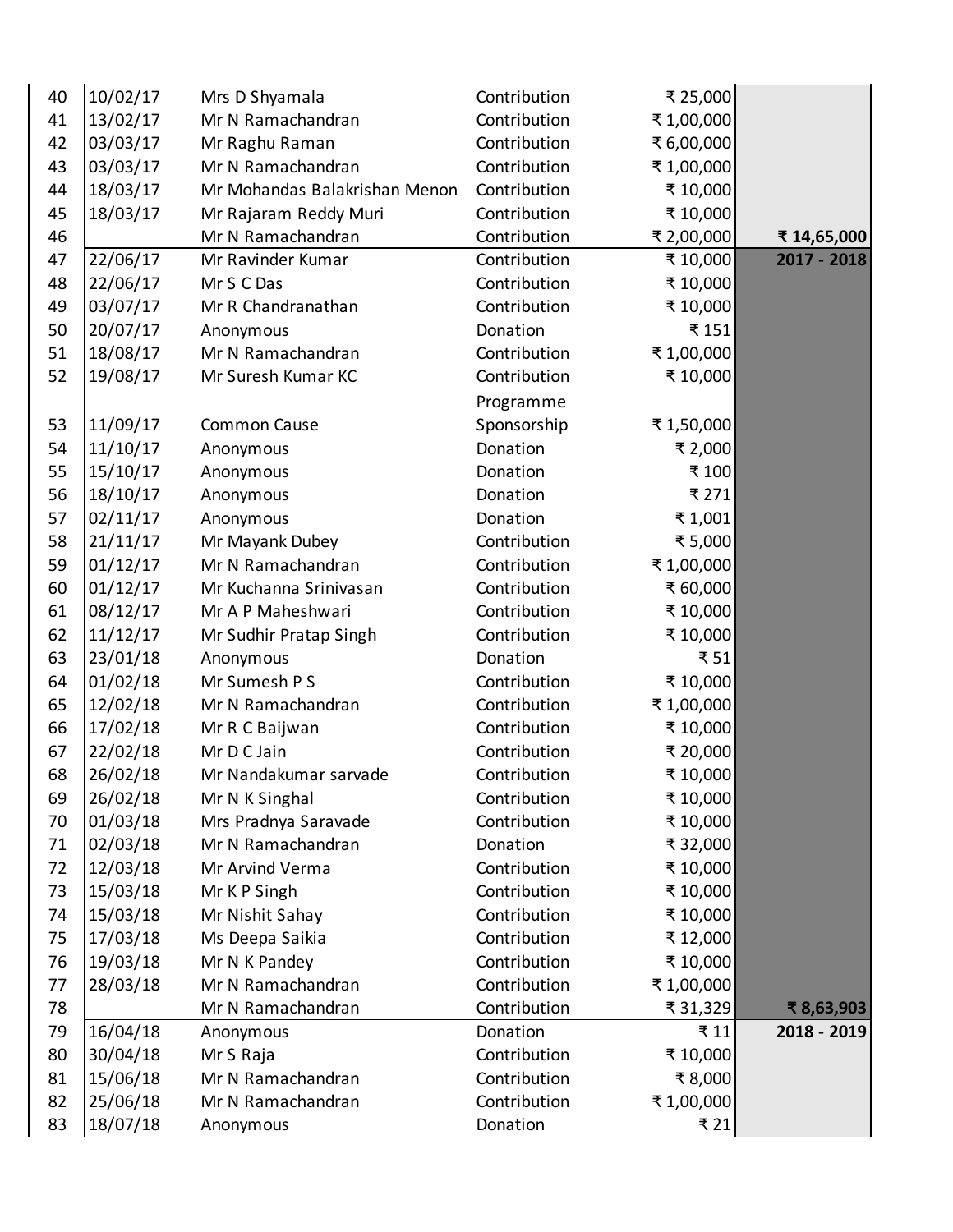| 84  | 30/07/18   | Mr N Ramachandran         | Contribution   | ₹1,00,000  |             |
|-----|------------|---------------------------|----------------|------------|-------------|
| 85  | 12/08/18   | Anonymous                 | Donation       | ₹ 100      |             |
| 86  | 20/08/18   | Anonymous                 | Donation       | ₹1         |             |
|     |            |                           | Programme      |            |             |
| 87  | 19/09/18   | Common Cause              | Sponsorship    | ₹ 3,50,000 |             |
| 88  | 05/11/18   | Anonymous                 | Donation       | ₹ 501      |             |
|     |            |                           | Project        |            |             |
| 89  | 16/11/18   | <b>IIFL Wealth</b>        | Sponsorship    | ₹1,00,000  |             |
| 90  | 19/11/18   | Mr K Kunhikrishnan        | Contribution   | ₹ 10,000   |             |
| 91  | 19/11/18   | Mr Madhav Godbole         | Contribution   | ₹ 10,000   |             |
|     |            |                           | Project        |            |             |
| 92  | 22/11/18   | Steel Authority of India  | Sponsorship    | ₹83,051    |             |
| 93  | 05/12/18   | Mr N Ramachandran         | Contribution   | ₹1,00,000  |             |
| 94  | 19/12/18   | Anonymous                 | Donation       | ₹ 100      |             |
| 95  | 25/01/19   | Mr N Ramachandran         | Contribution   | ₹1,00,000  |             |
| 96  | 23/02/19   | Mr Nandakumar sarvade     | Conference fee | ₹ 2,000    |             |
| 97  | 27/02/19   | Mrs Meeran C Borwankar    | Contribution   | ₹ 10,000   |             |
| 98  | 27/02/19   | Mr Gyanendra Pratap Singh | Conference fee | ₹1,000     |             |
| 99  | 28/02/2019 | Mr Ashish Gupta           | Conference Fee | 1,000      |             |
| 100 | 28/02/2019 | Mr Hanif Querashi         | Conference Fee | 1,000      |             |
| 101 | 28/02/2019 | Mr Ramesh Sharma          | Conference Fee | 1,000      |             |
| 102 | 28/02/2019 | Ms Rema Rajeshwari        | Conference Fee | 1,000      |             |
| 103 | 27/02/19   | Mr S Date                 | Conference fee | ₹1,000     |             |
| 104 | 27/02/19   | Mrs Meeran C Borwankar    | Conference fee | ₹1,000     |             |
| 105 | 27/02/19   | Mr Jayanto N Choudhury    | Conference fee | ₹1,000     |             |
| 106 | 28/02/19   | Mr Arvind Verma           | Conference fee | ₹ 10,000   |             |
| 107 | 28/02/19   | Mr Gautam Kaul            | Conference fee | ₹1,000     |             |
| 108 | 28/02/19   | Mr Ranjiv S Dalal         | Conference fee | ₹1,000     |             |
| 109 | 11/03/19   | Mr N Ramachandran         | Contribution   | ₹1,00,000  |             |
| 110 | 15/03/19   | Mr Ravi Kumar             | Contribution   | ₹ 11,111   |             |
| 111 | 29/03/19   | Mr N Ramachandran         | Contribution   | ₹ 4,443    | ₹11,19,339  |
| 112 | 16/04/19   | Mr Vineet Kumar           | Contribution   | ₹ 10,000   | 2019 - 2020 |
| 113 | 19/04/19   | Mr Ravinder Kumar         | Contribution   | ₹5,000     |             |
| 114 | 13/05/19   | Mr Rajesh Pratap Singh    | Contribution   | ₹ 10,000   |             |
| 115 | 14/05/19   | Mr K Durga Prasad         | Contribution   | ₹ 20,000   |             |
| 116 | 01/06/19   | Mr Dinesh M               | Contribution   | ₹ 11,000   |             |
| 117 | 11/07/19   | Mr V S K Kaumudi          | Contribution   | ₹ 10,000   |             |
| 118 | 18/07/19   | Mr Amit Kumar Pandey      | Contribution   | ₹ 10,000   |             |
| 119 | 19/09/19   | Mr Sudhir Pratap Singh    | Contribution   | ₹12,500    |             |
| 120 | 19/09/19   | Mr Om Prakash Singh Malik | Contribution   | ₹ 10,000   |             |
| 121 | 20/09/19   | Mr Satish Kumar           | Donation       | ₹ 25,000   |             |
| 122 | 21/09/19   | Mr Mahendra Pratap Singh  | Donation       | ₹ 10,000   |             |
| 123 | 25/09/19   | Mr Somesh Jawarani        | Donation       | ₹5,000     |             |
| 124 | 02/10/19   | Mr Saurabh Goyal          | Donation       | ₹5,000     |             |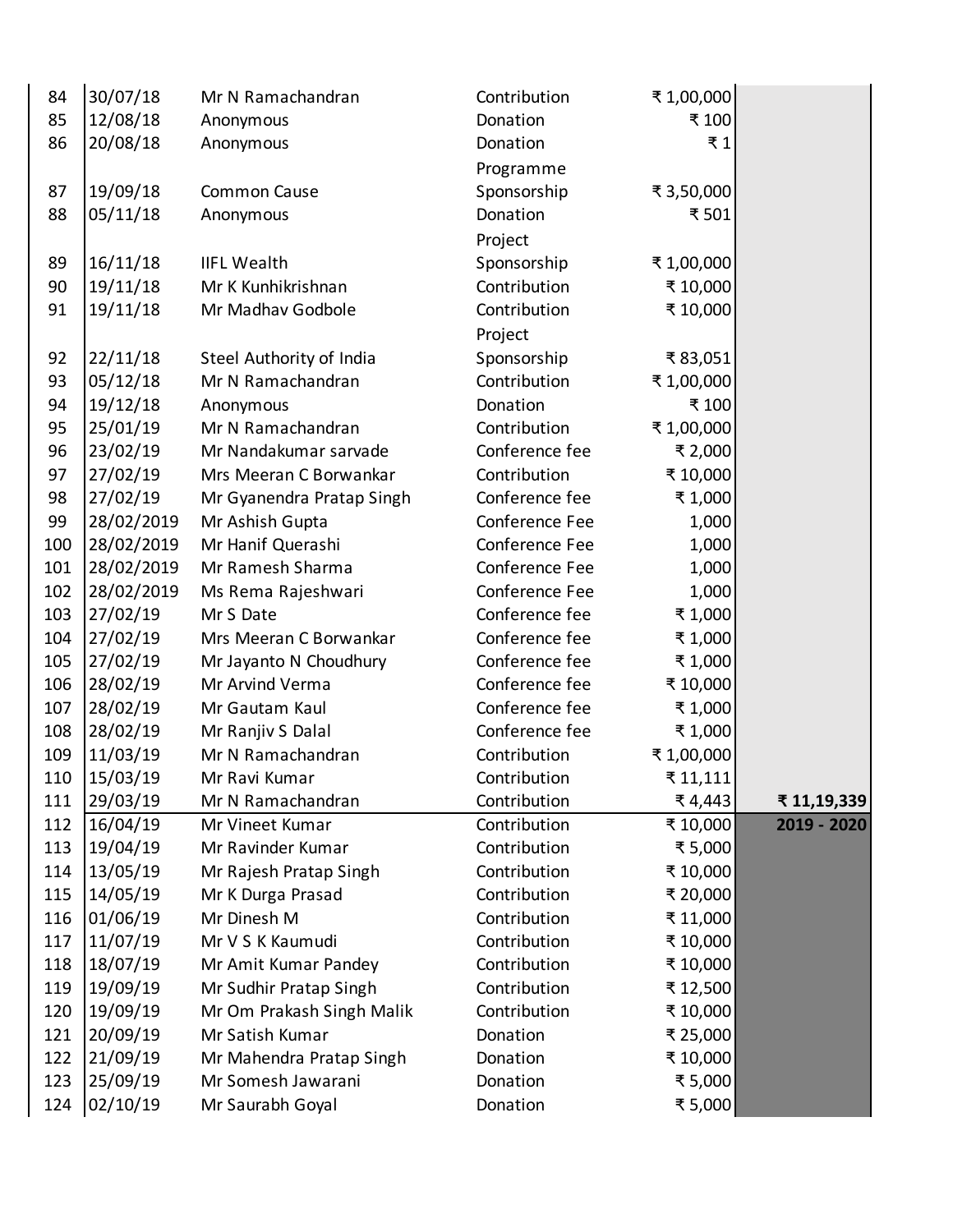|     |          | National Centre for Good    | Police Reform Day |            |            |
|-----|----------|-----------------------------|-------------------|------------|------------|
| 125 | 04/10/19 | Governance                  | 2019 expenses     | ₹ 3,18,840 |            |
|     |          | National Centre for Good    | Police Reform Day |            |            |
| 126 | 04/10/19 | Governance                  | 2019 expenses     | ₹1,00,000  |            |
|     |          |                             | Programme         |            |            |
| 127 | 05/10/19 | Common Cause                | Sponsorship       | ₹ 2,00,000 |            |
| 128 | 07/10/19 | Mr Piyush Kumar Singh       | Donation          | ₹1,00,000  |            |
| 129 | 11/10/19 | Mr Sudhir Pratap Singh      | Contribution      | ₹ 25,000   |            |
| 130 | 29/10/19 | Dr Karthikeyan              | Contribution      | ₹ 10,000   |            |
| 131 | 29/11/19 | Mr Rajeev Dasot             | Contribution      | ₹10,000    |            |
| 132 | 04/12/19 | Mr Sudhir Pratap Singh      | Contribution      | ₹ 50,000   |            |
| 133 | 19/12/19 | Mr B K Goel                 | Contribution      | ₹ 11,000   |            |
|     |          |                             | Programme         |            |            |
| 134 | 07/01/20 | GAIL                        | Sponsorship       | ₹1,10,000  |            |
| 135 | 28/01/20 | Anonymous                   | Donation          | ₹5,000     |            |
| 136 | 24/02/20 | Mr N Ramachandran           | Donation          | ₹11,012    |            |
| 137 | 26/02/20 | Mr Vikash Jain              | Donation          | ₹ 25,000   |            |
| 138 | 31/03/20 | Anonymous                   | Donation          | ₹ 10       | ₹11,19,362 |
|     |          |                             | Programme         |            |            |
| 139 | 01/06/20 | GAIL                        | Sponsorship       | ₹ 2,54,800 | 2020-2021  |
| 140 | 16/06/20 | Mr Amit Soni                | Contribution      | ₹ 21,000   |            |
| 141 | 27/06/20 | Mr Arul Sezhian R           | Contribution      | ₹ 10,000   |            |
| 142 | 29/06/20 | Mr Anvesh Manglam           | Contribution      | ₹ 10,000   |            |
| 143 | 01/07/20 | Dr Vikram Pritamdas Tanwani | Contribution      | ₹ 10,000   |            |
| 144 | 31/07/20 | Keyaram Developers & Hotels | Donation          | ₹1,50,000  |            |
| 145 | 31/07/20 | Mr N Ramachandran           | Contribution      | ₹ 2,688    |            |
| 146 | 18/09/20 | Anonymous                   | Donation          | ₹1         |            |
|     |          |                             | Programme         |            |            |
| 147 | 21/09/20 | <b>Common Cause</b>         | Sponsorship       | ₹1,00,000  |            |
| 148 | 19/10/20 | Mr Samir Datt               | Contribution      | ₹ 10,000   |            |
| 149 | 11/11/20 | Anonymous                   | Donation          | ₹ 100      |            |
| 150 | 11/12/20 | Mr N Ramachandran           | Contribution      | ₹ 3,584    |            |
| 151 | 01/02/21 | Anonymous                   | Donation          | ₹ 100      |            |
| 152 | 04/02/21 | Mr Anami Narayan Roy        | Contribution      | ₹ 20,000   |            |
| 153 | 16/02/21 | Dr PSN Rao                  | Contribution      | ₹ 10,000   |            |
| 154 | 01/03/21 | Mr Abhishek Trivedi         | Contribution      | ₹11,000    |            |
| 155 | 09/03/21 | Mr Rishi Kumar Shukla       | Contribution      | ₹ 20,000   |            |
| 156 | 11/03/21 | Mr Bhaskar Jyoti Mahanta    | Contribution      | ₹ 15,000   |            |
| 157 | 25/03/21 | Mr Paramveer Singh          | Contribution      | ₹ 10,000   |            |
| 158 | 26/03/21 | Anonymous                   | Donation          | ₹ 100      |            |
| 159 | 27/03/21 | Mr Kamal Kumar              | Contribution      | ₹ 25,000   | ₹ 6,83,373 |
| 160 | 04/04/21 | Dr Subrahmanyam M Pasumarty | Donation          | ₹ 50,000   |            |
| 161 | 10/05/21 | Mr Vineet Kapoor            | Contribution      | ₹ 10,000   |            |
| 162 | 28/05/21 | Keyaram Developers & Hotels | Donation          | ₹1,50,000  |            |
| 163 | 06/06/21 | Mr Jayanto N Choudhury      | Contribution      | ₹ 10,000   |            |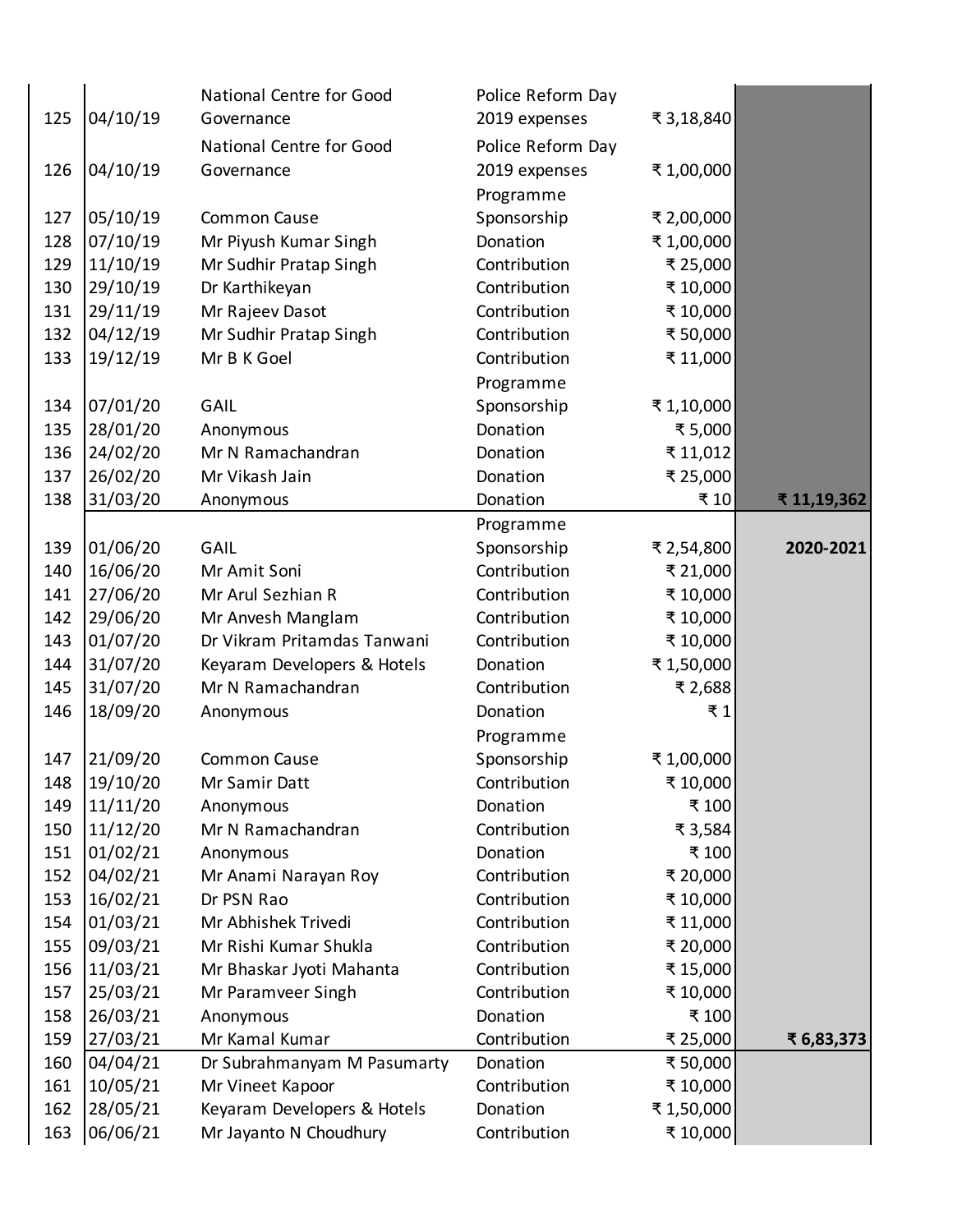| 164 | 07/06/21 | Anonymous                   | Donation     | ₹ 100      |
|-----|----------|-----------------------------|--------------|------------|
| 165 | 08/06/21 | Anonymous                   | Donation     | ₹ 100      |
| 166 | 10/06/21 | Mr K Durga Prasad           | Contribution | ₹ 20,000   |
| 167 | 14/06/21 | Ms Renuka Mishra            | Contribution | ₹40,000    |
| 168 | 24/06/21 | Anonymous                   | Donation     | ₹800       |
| 169 | 28/06/21 | Anonymous                   | Donation     | ₹ 101      |
| 170 | 28/06/21 | Anonymous                   | Donation     | ₹ 100      |
| 171 | 30/06/21 | Mr Sandeep Chaudhary        | Contribution | ₹ 10,000   |
| 172 | 08/07/21 | Anonymous                   | Donation     | ₹ 100      |
| 173 | 15/07/21 | Prof V Shashi Bhushan       | Contribution | ₹1,00,000  |
| 174 | 23/07/21 | Anonymous                   | Donation     | ₹ 11,000   |
| 175 | 24/07/21 | Anonymous                   | Donation     | ₹ 100      |
| 176 | 27/07/21 | Mr Ashok Kumar              | Contribution | ₹ 10,000   |
| 177 | 01/08/21 | Dr Subrahmanyam M Pasumarty | Donation     | ₹1,000     |
| 178 | 06/08/21 | Mr Harnarayan Taparia       | Donation     | ₹1,00,000  |
| 179 | 19/08/21 | Anonymous                   | Donation     | ₹ 200      |
| 180 | 20/08/21 | Mr Bhaskar Jyoti Mahanta    | Contribution | ₹ 50,000   |
| 181 | 01/09/21 | Dr Subrahmanyam M Pasumarty | Donation     | ₹1,000     |
| 182 | 16/09/21 | Anonymous                   | Donation     | ₹ 200      |
| 183 | 23/09/21 | Anonymous                   | Donation     | ₹500       |
|     |          |                             | Programme    |            |
| 184 | 29/09/21 | <b>Common Cause</b>         | Sponsorship  | ₹ 50,000   |
| 185 | 01/10/21 | Dr Subrahmanyam M Pasumarty | Donation     | ₹1,000     |
| 186 | 01/11/21 | Dr Subrahmanyam M Pasumarty | Donation     | ₹1,000     |
| 187 | 25/11/21 | Mr N Ramachandran           | Contribution | ₹ 3,584    |
| 188 | 01/12/21 | Dr Subrahmanyam M Pasumarty | Donation     | ₹ 1,000    |
| 189 | 21/12/21 | Mr Rajesh Gopal             | Contribution | ₹ 11,000   |
| 190 | 31/12/21 | Anonymous                   | Donation     | ₹ 211      |
| 191 | 01/01/22 | Dr Subrahmanyam M Pasumarty | Donation     | ₹1,000     |
| 192 | 03/01/22 | Mr Prakash Singh            | Contribution | ₹ 5,00,000 |
| 193 | 14/01/22 | Keyaram Developers & Hotels | Donation     | ₹ 2,00,000 |
| 194 | 15/01/22 | Dr Subrahmanyam M Pasumarty | Contribution | ₹1,00,000  |
| 195 | 15/01/22 | Anonymous                   | Donation     | ₹ 112      |
| 196 | 15/01/22 | Mr Anirban Biswas           | Donation     | ₹1,000     |
| 197 | 15/01/22 | Mr Vinaya Shivanna          | Donation     | ₹1,000     |
| 198 | 15/01/22 | Mr Rishiraj Rathore         | Donation     | ₹4,000     |
| 199 | 18/01/22 | Mr Ish Kumar                | Contribution | ₹ 10,000   |
| 200 | 21/01/22 | Ms Tanya                    | Donation     | ₹1,000     |
| 201 | 23/01/22 | Anonymous                   | Donation     | ₹1         |
| 202 | 25/01/22 | Bhubnendra Chauhan          | Donation     | ₹500       |
| 203 | 25/01/22 | Ms Preethi Nair             | Donation     | ₹1,000     |
| 204 | 27/01/22 | Ms Preethi Nair             | Donation     | ₹1,000     |
| 205 | 28/01/22 | Ms Preethi Nair             | Donation     | ₹1,000     |
| 206 | 31/01/22 | Deven Arora                 | Donation     | ₹1,000     |
| 207 | 31/01/22 | Anonymous                   | Donation     | ₹5         |